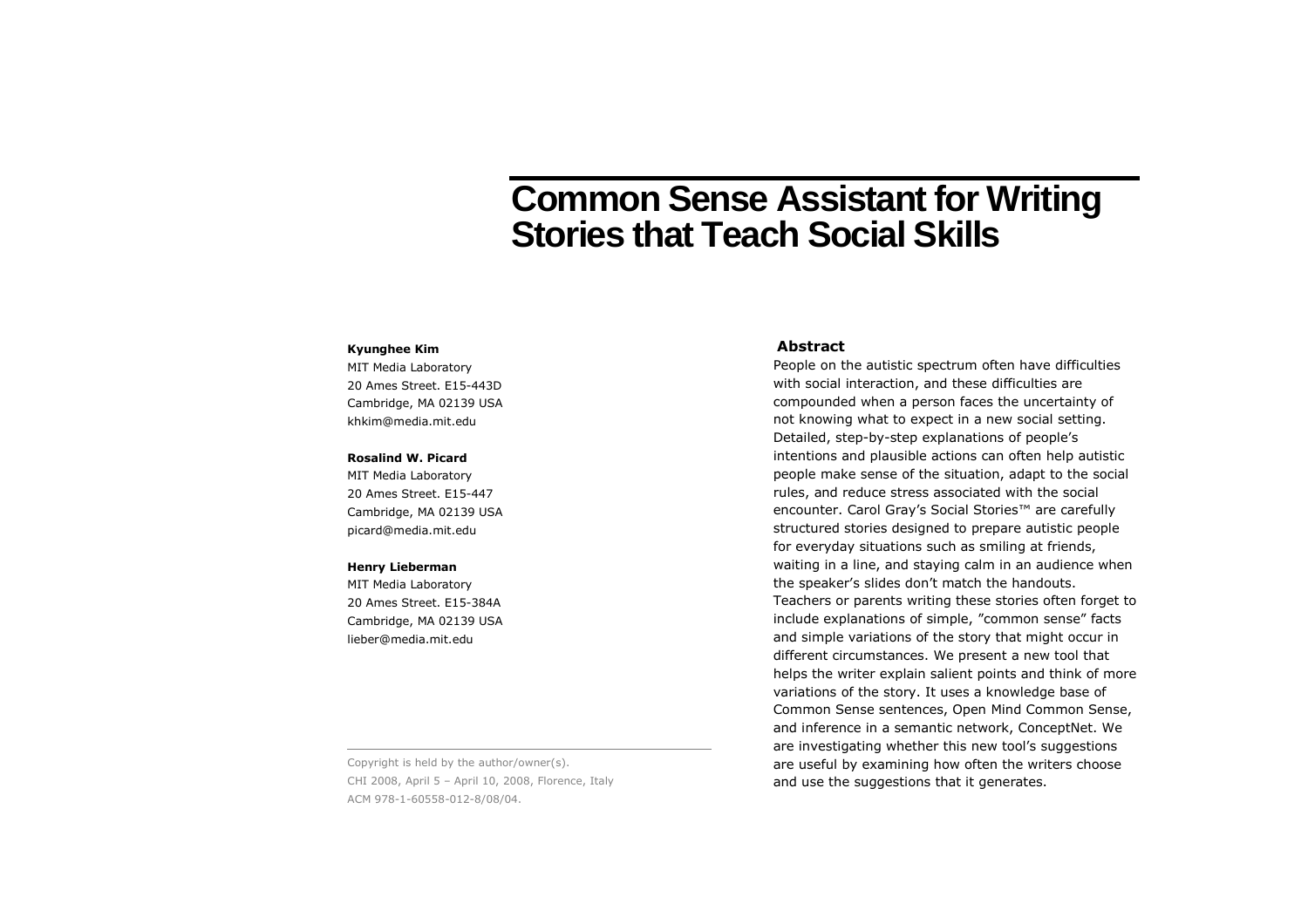# **Keywords**

 Autistic Spectrum Disorders (ASD), Common Sense Reasoning, Social Interaction

# **ACM Classification Keywords**

Social and Behavior Sciences, User Interfaces, Applications and Expert Systems

#### **Introduction**

 Children and adults with autistic spectrum disorders (ASD) have difficulties reading, interpreting, and responding effectively to their social world [1]. From their point of view, people's intentions and plausible actions may at times seem to occur without meaning or identifiable purpose, appearing random and without warning or logic [1]. Some autistic people report that they have a less stressful experience if a situation is explained from their own perspective in advance [2]. The caregivers of the autistic children write the Social Story™ in the perspective of the autistic children explaining common facts and social rules in a certain situation of our daily lives to help the autistic children understand and be prepared for transitions in social interactions. Social Stories™ also help people with Semantic Pragmatic Disorder or hyperlexia who have similar difficulties in interpreting and respondingproperly to social cues [3, 4].

A relatively new field in the realm of artificial intelligence, common sense reasoning grows out of the belief that machines need to know mundane facts about the workings of the world in order to reason about everyday life in much the same way that humans do [5]. A common sense semantic network not only has a great deal of common sense concepts but also correlates relations of these concepts. For example, if

the suggested concept to the common sense semantic network is "go to bed", it reasons out related concepts such as 'sleep', 'rest', 'take off clothes', 'close eyes', etc.

A common sense database like OpenMind [6] has a lotof similarities with the sentences written in Social Stories™ in that both of them explain a wide range of knowledge in everyday life rather than deep and profound knowledge in specific subjects. The differences between common sense data bases and thesentences in Social Stories™ are that the sentences written in the latter are written from a first person perspective as though the child is describing the event, in positive tone and sometimes come along with affirmative sentences to enhance the meaning of surrounding statements, often expressing a commonly shared value or opinion within a culture [1]. Our Social Story™ idea-toolkit makes use of these similarities and differences between the common sense data base and the sentences in Social Stories™ to provide Social Story™ writers with plentiful information relevant to the social context of their writing.

One of the difficulties in writing Social Stories™ is the task of considering a situation from the perspective of the child or adult with ASD. When the caregivers of the autistic children write the Social Story™, they might ignore common facts which need to be explained to help the child understand the situation because the fact is too trivial (common sense) for the writers. When teachers or parents of autistic children write a Social Story™, it is helpful to add many variations for children to be prepared for many possible situations. The closer a story can be to the situation the child will actually encounter, the more likely the child will understand and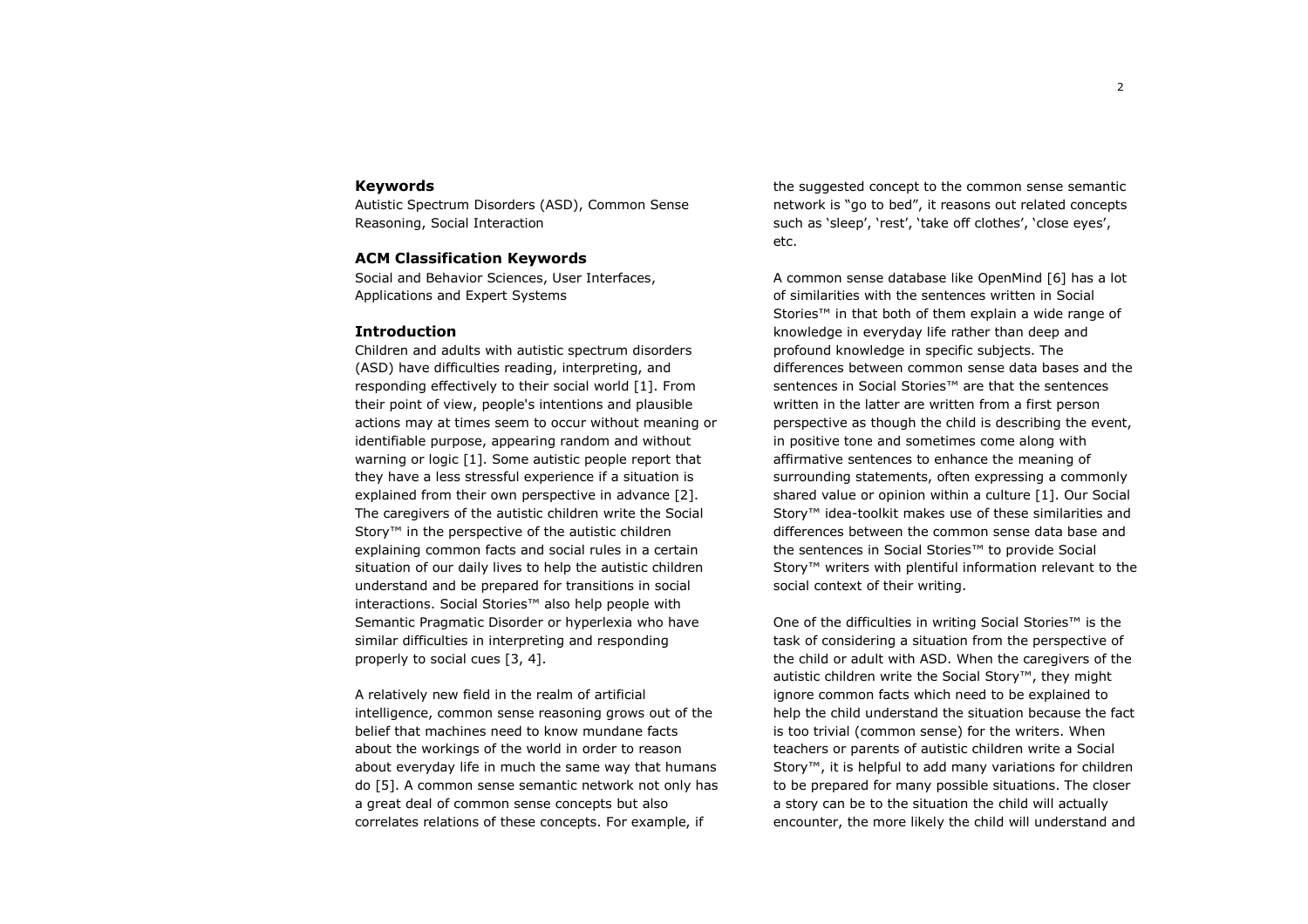be able to perform well in that situation. Another important thing in generating lots of variations for one theme is that the resulting stories can teach a lot of social qualities such as patience, cleanliness, safety, and friendship. Social skill learners with autism often have a difficulty generalizing what they have learned in one setting to another [7]. For example, a child with autism who learned to join peers during an art activity at school could be expected to make a smooth transition only at art group. By varying the settings when writing social stories, the caregivers can teach the learner to use the new social skill in different situations [7].

Our Social Story™ idea-toolkit provides a text input box into which the Social Story™ writer can enter the sentence. A common sense semantic network draws related concepts to the key phase from the submitted sentence after the Natural Language Processing Toolkit parses the sentence into key phases. These conceptsretrieve relevant sentences from another common sense data base which has a lot of common sense on social interaction. We named this second common sense data base the 'Social Sense' database. The sentences in the Social Sense data base have positive assertions, one of the criteria used to define Social Stories™ that are intended to encourage and relax the children such as 'This is okay. I can wait for someone on a chair. Other people think I am a good person if I wait for someone'. The positive assertions are supposed to help increase self-esteem, which can lead to a willingness to tackle problems and accept new strategies [8]. Therefore, our system is implemented to 1) provide Social Story™ writers with many variations and inspire many thematic elements that can happen in one situation, 2) help the writers to see the situation

from the perspective of autistic people, and 3) help the writers be able to make generalizations when they write or edit stories.

## **Domain and Scenario**

Our first task in building a prototype of the Social Story™ idea-toolkit is to narrow down the domain ofpossible writing themes. We need to do this for tworeasons: First, the Social Sense database is not thoroughly populated yet, and second, the analogical reasoning in the common sense retrieval could still use more sophistication to work well across many writing themes. Thus, we restricted our domain to a small set of contexts where there are many examples in the database, in order to optimize our results. In this paper, we show examples from the domain of the teacher or parents of the autistic child writing Social Stories™ about going to visit a barber shop. In our imagined scenario, the autistic child is supposed to go to a barbershop with mom, and the teacher of the child writes Social Stories™ to help the child to be prepared for the many possible situations that can happen in a barbershop.

Our Social Story™ idea-toolkit provides the writer with possible events and scenes in a barbershop by retrieving related concepts from a common sense semantic network. It also provides the users with connection to other situations which, by analogy, require similar social qualities such as patience, cleanliness, friendship, safety, etc. Connecting to other situations may help the children to learn not only how to react at a barbershop but also how to react in similar situations in other places so that the autistic children can better generalize their comprehension about social interaction. For example, waiting in a barbershop can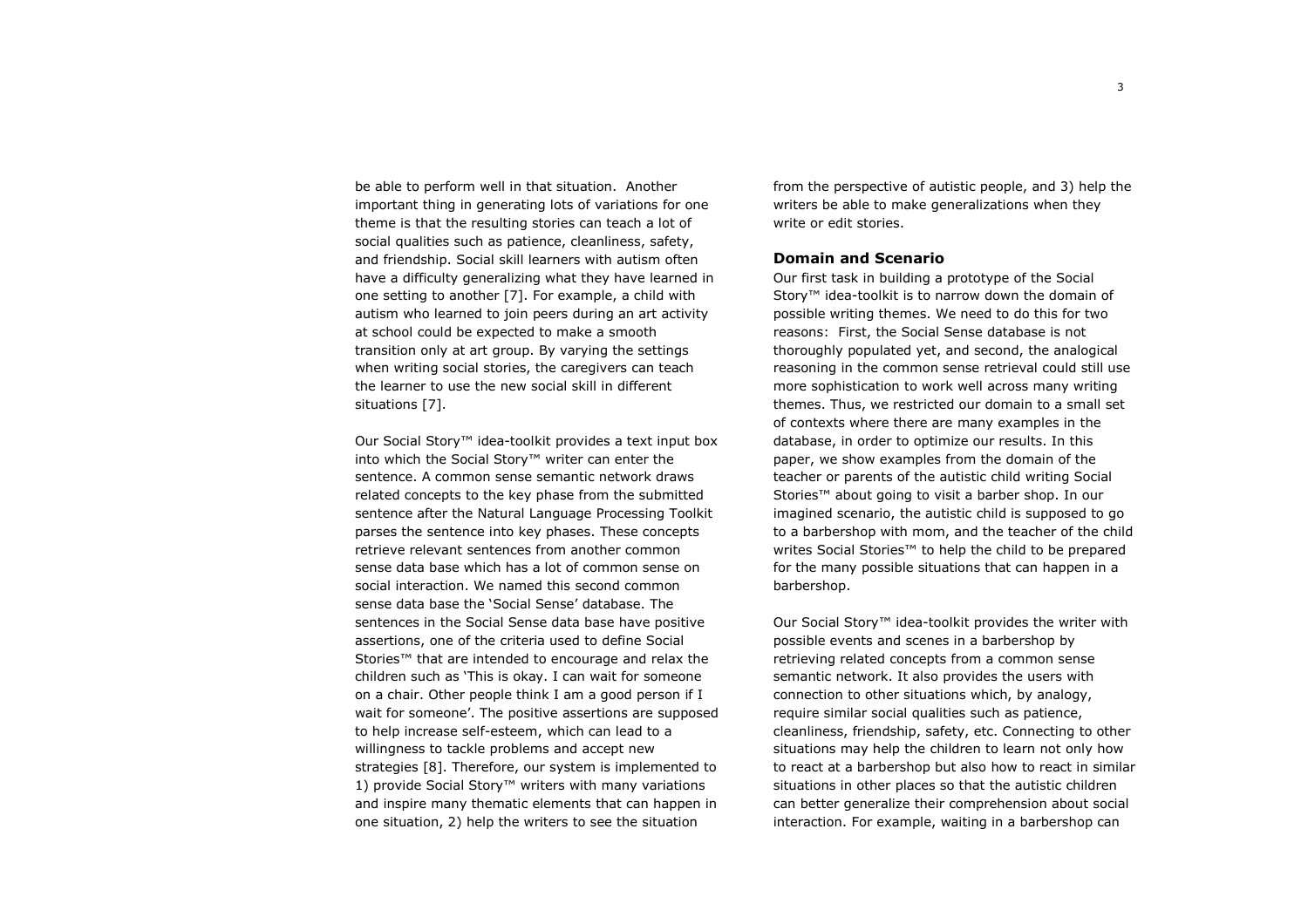also teach how to wait and why we have to wait in a bathroom, a dental office, or a theater. If the writer enters 'I can wait on chair for my turn', the Social Sense Variations results show other situations which can happen such as 'Stand in line', 'Get in line' activities.

# **Natural Language Processing and Common Sense Semantic Network**

 We are using MontyLingua V.2.1 [9] as the Natural Language Processing Toolkit for our system. MontyLingua v.2.1 is a commonsense-enriched naturallanguage processing toolkit for English that parses raw English sentence into adjective phrases, noun phrases, preposition phrases and verb phrases, which are good format to be a candidate for keywords from the sentence and to be fed into the common sense semantic network. We chose ConceptNet3 [10] for the common sense semantic network because it supports topic-jisting, affect-sensing and analogy-making.

#### **System Details**

 Our system works as follows. First, the user, usually the teacher or a parent of the autistic child, enters a sentence, for which s/he wants to see many related common facts, into the text input box in our SocialStory™ idea-toolkit. This raw English sentence is fed into the Natural Language Processing Toolkit and the outputs are key phrases in the raw sentence such asnoun phrases, adjective phrases, verb phrases.



**Figure 1.** Social Sense Variation Workflow

These key phrases are automatically entered into the commonsense semantic network, which generates listsof related concepts. The lists of the related concepts from the commonsense semantic network retrieve sentences from the Social Sense database that contain the phrase of the related concepts. Figure 1 describes a diagram of how the whole system works. For example,if we enter a raw English sentence as 'why do I get my hair cut', we can get the verb phrase 'get' and the noun phrase 'hair cut'. These key phrases are fed to the commonsense semantic network and provide related concepts that can happen when people get their hair cut such as 'meet my friend', 'hair on floor', 'wait on chair for my turn', 'go to the hairdresser', 'barbershop' etc. Each of these results retrieves relevant sentence from the Social Sense database: for example, 'meet my friend' retrieves 'Sometimes I can meet my friend', while 'hair on floor' retrieves 'Sometimes I can see hair on the floor at a barbershop'. The reason why we made the Social Sense database rather than providing results directly from the commonsense semantic network is that sentences written in the Social Story™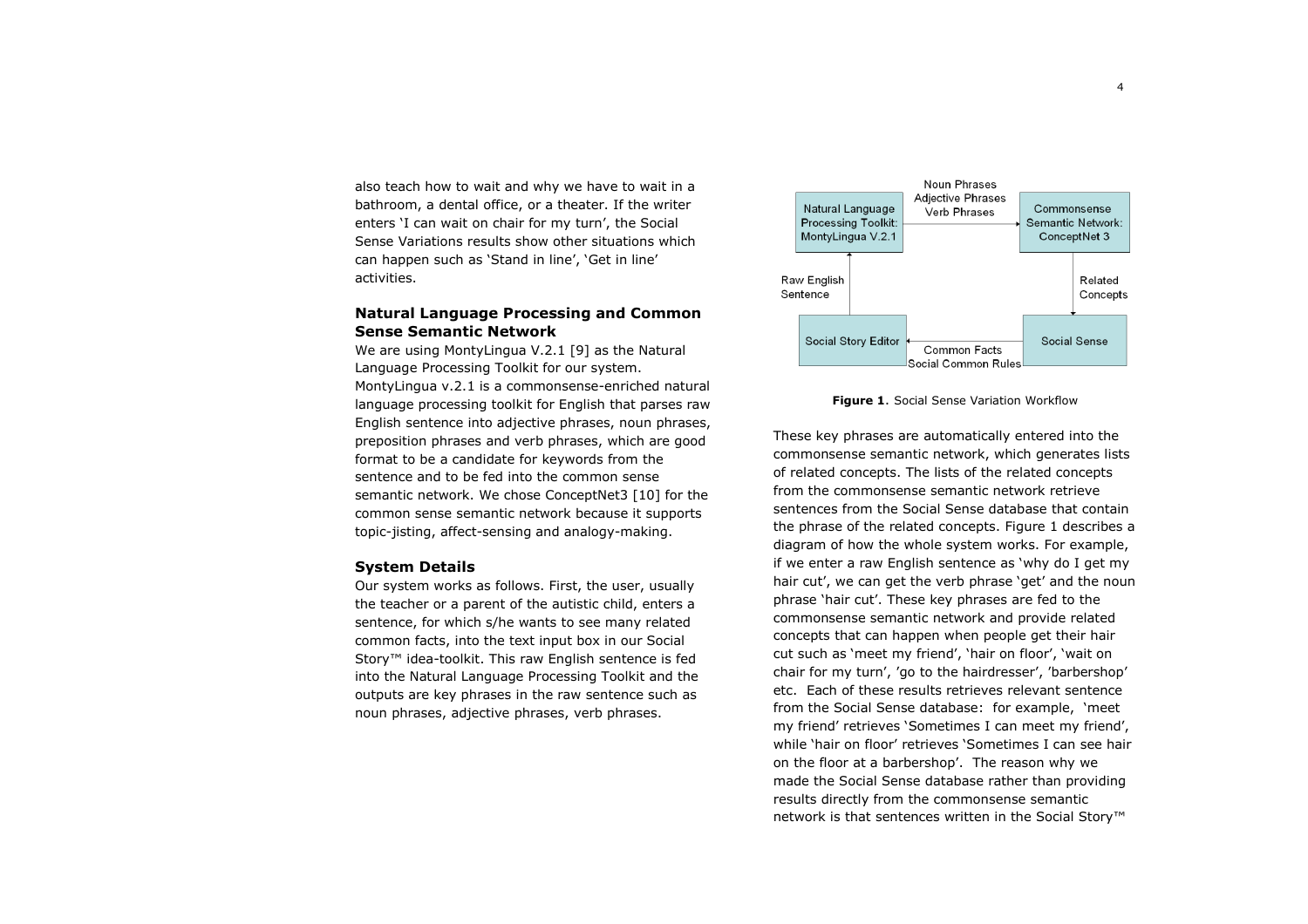idea-toolkit are supposed to be in first-person and present-tense style. Also some of the results from the commonsense semantic network are not relevant to bewritten in a Social Story™.

# **User Interface Details**

 Figure 2 shows the user interface design of our Social Story™ idea-toolkit. Following guidelines established by Carol Gray [1], it encourages composing the Social Story<sup>™</sup> in three parts: introduction, body, and conclusion. The left side of the user interface contains a text input box for entering the title, introduction, body, and conclusion. After writing a story the writer can save the story clicking the 'save' button. There is also a 'Selected Sentence' text box in the upper part of the user interface. The sentence entered in this box can be submitted to find a lot of variations for this situation by clicking the 'submit' button. Figure 2 is an example of writing a Social Story™ about a visit to a barbershop. When the user submits 'I can wait on a chair for my turn', the 'Social Sense Variations' on the right side of the user interface provides not only how to respond to this situation but also why people respond in this way. Providing explanations why people act like that also makes a connection to another Social Story™. For example, one of the results from submitting 'I can wait on a chair for my turn' is about 'getting in line at a restroom'. In this case we can make a connection between the 'getting in line at a restroom' Social Story™ and the 'barbershop' Social Story™. The Social Story™ book [1] is suggested as an outline for Social Story™ writers.



**Figure 2.** User Interface Screenshot

Providing variations and connecting different stories together help them make use of the suggested outline from Social Story™ book.

# **Evaluation and Results**

We conducted an informal user study of our prototype system with 2 Social Story<sup>™</sup> writers. The participants are selected from those who have some experiences in children education or care. The evaluation task was for the writers to compose Social Stories™ at a barber shop without and with Social Stories™ idea-toolkit. One participant wrote the story in second-person future tense sentence without the system but first-person present-tense and got four more writing themes 'keeping clean and healthy', 'waiting in a barber shop', 'paying the barber' 'meeting my friend' with the system. This participant was good at composing stories